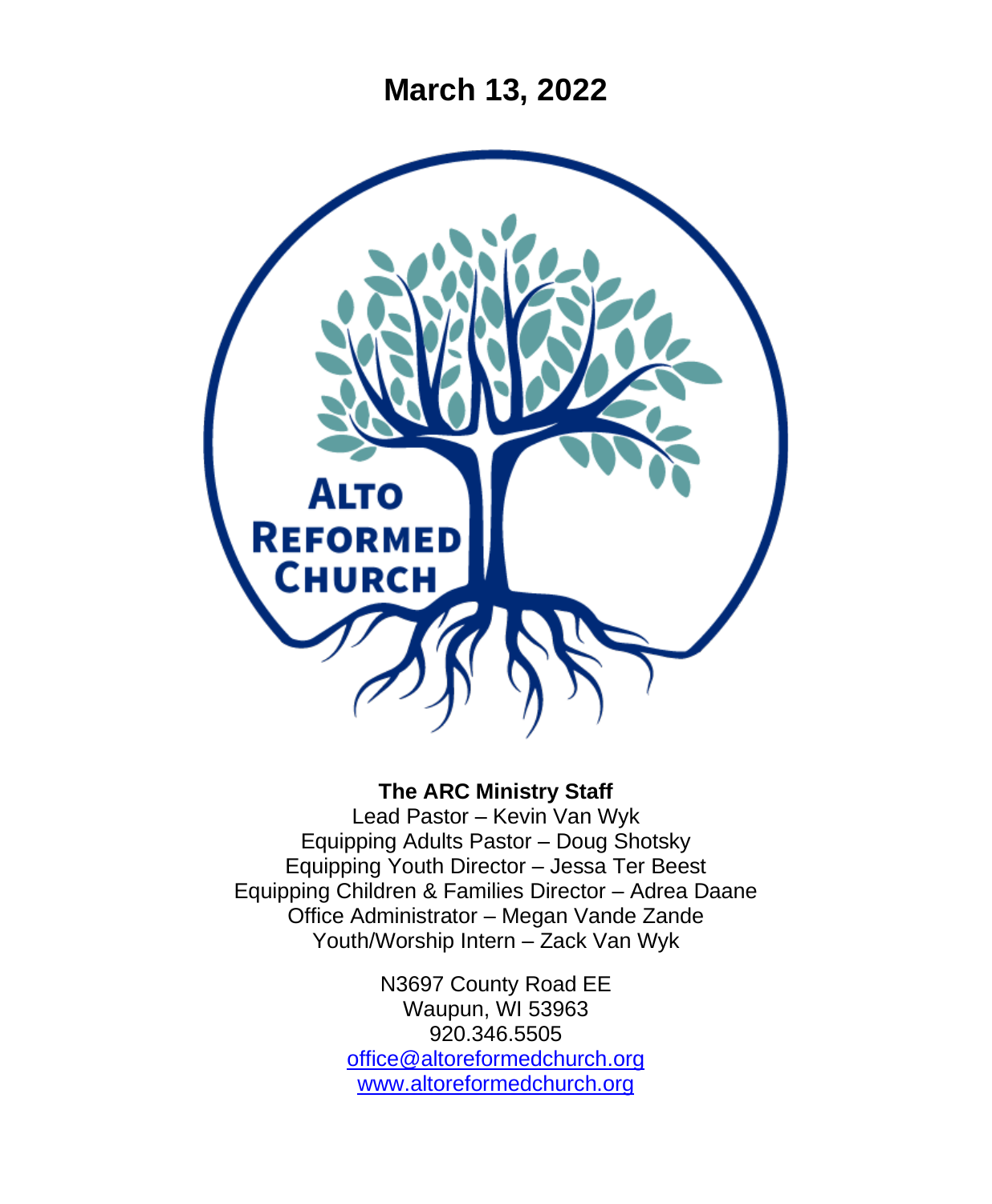### **We Approach God**

Welcome & Announcements Jr Choir – "Never Have I Ever"

Praise Singing "The Church's One Foundation" Hymn #331 vs 1-3 "Cornerstone" "Heart of Worship"

Congregational Prayer

### **We Hear God's Word**

Children's Message – Joel Ruis

Message – Five Magnificent Moves: #3 From Useless Materials to Master Builders Scripture – 1 Corinthians 3:10-15

### **We Respond to God**

Prayer "Build My Life"

**Blessing** 

# *Memory Verse for March 16th*

Yet you, Lord, are the Father. We are the clay, you are the potter, we are all the work of your hand.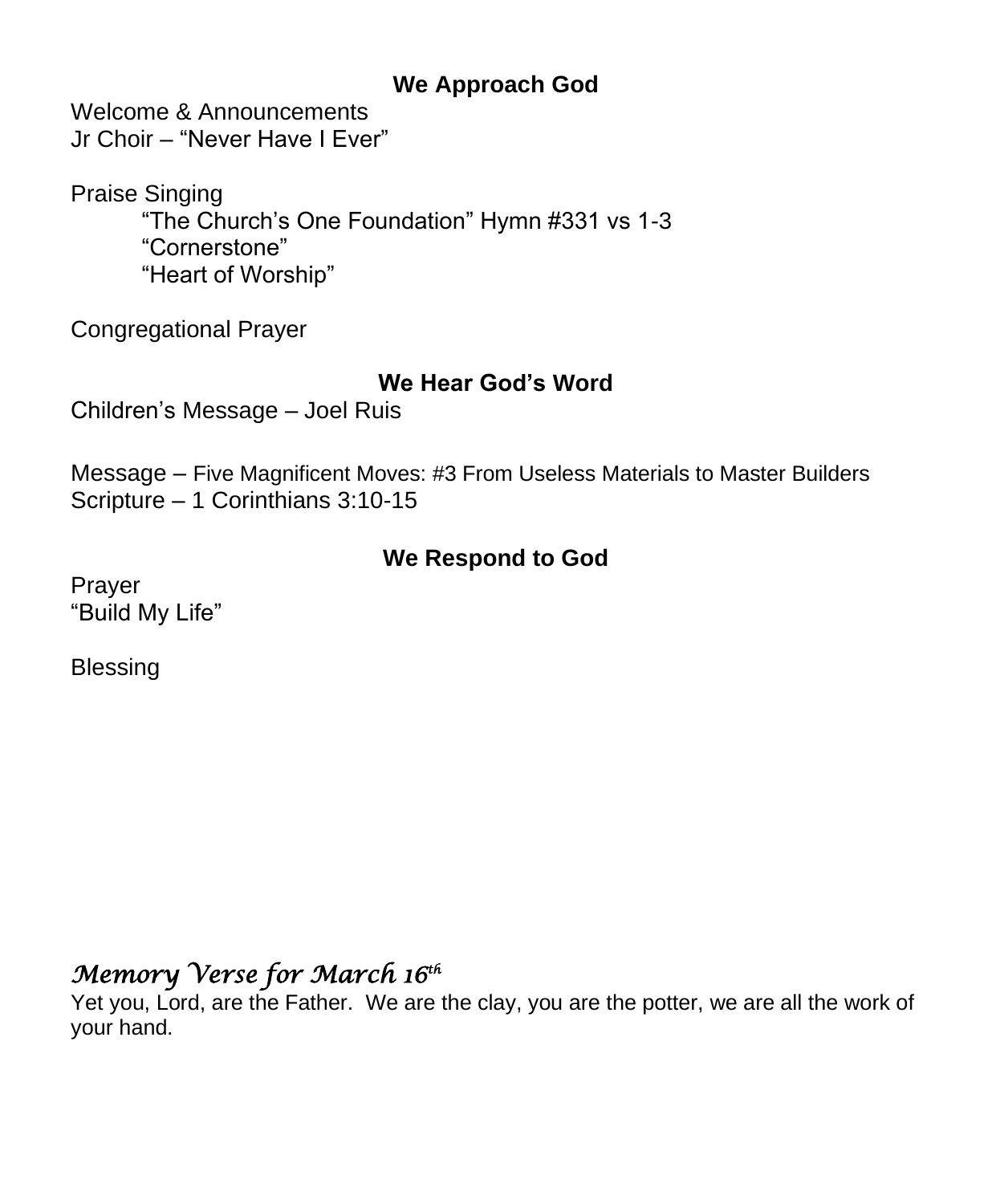

**Five Magnificent Moves: #3 From Useless Materials to Master Builders**

| THE SIMPLE MESSAGE OF 1 COR. 3:10-15: |                                                       |  |  |
|---------------------------------------|-------------------------------------------------------|--|--|
|                                       | Build God's ________ carefully on ______ with ______. |  |  |
| Build (9)                             |                                                       |  |  |
|                                       |                                                       |  |  |
| carefully (10)                        |                                                       |  |  |
| on $(11)$                             |                                                       |  |  |
| with                                  |                                                       |  |  |

#### **Why build God's church carefully on Jesus with gold?** (13-15)

#### **PRACTICAL APPLICATION:**

Covenant with us.

#### **Alto's new Covenant Partner/Membership Vows**

Confession:

I believe in one God: Father, Son, and Holy Spirit; and confess Jesus Christ as my Savior and Lord. I accept the Scriptures of the Old and New Testaments as the supreme authority for faith and life. I accept the Apostles' Creed, the Nicene Creed, and the Athanasian Creed as essential truths of the Christian faith.

Commitments:

I will trust Jesus as the only Savior and Lord, connect deeply with Jesus' followers, grow to be like Jesus, serve sacrificially as Jesus did, reach out to the world with the love and truth of Jesus, and worship Jesus as the ruler of all.

I will maintain a life of prayer, study God's Word, participate in the Lord's supper, gather with believers regularly, use my spiritual gifts and financial resources to further the mission of Jesus through the local church, live a life pleasing to God and accept the spiritual guidance of the church leadership.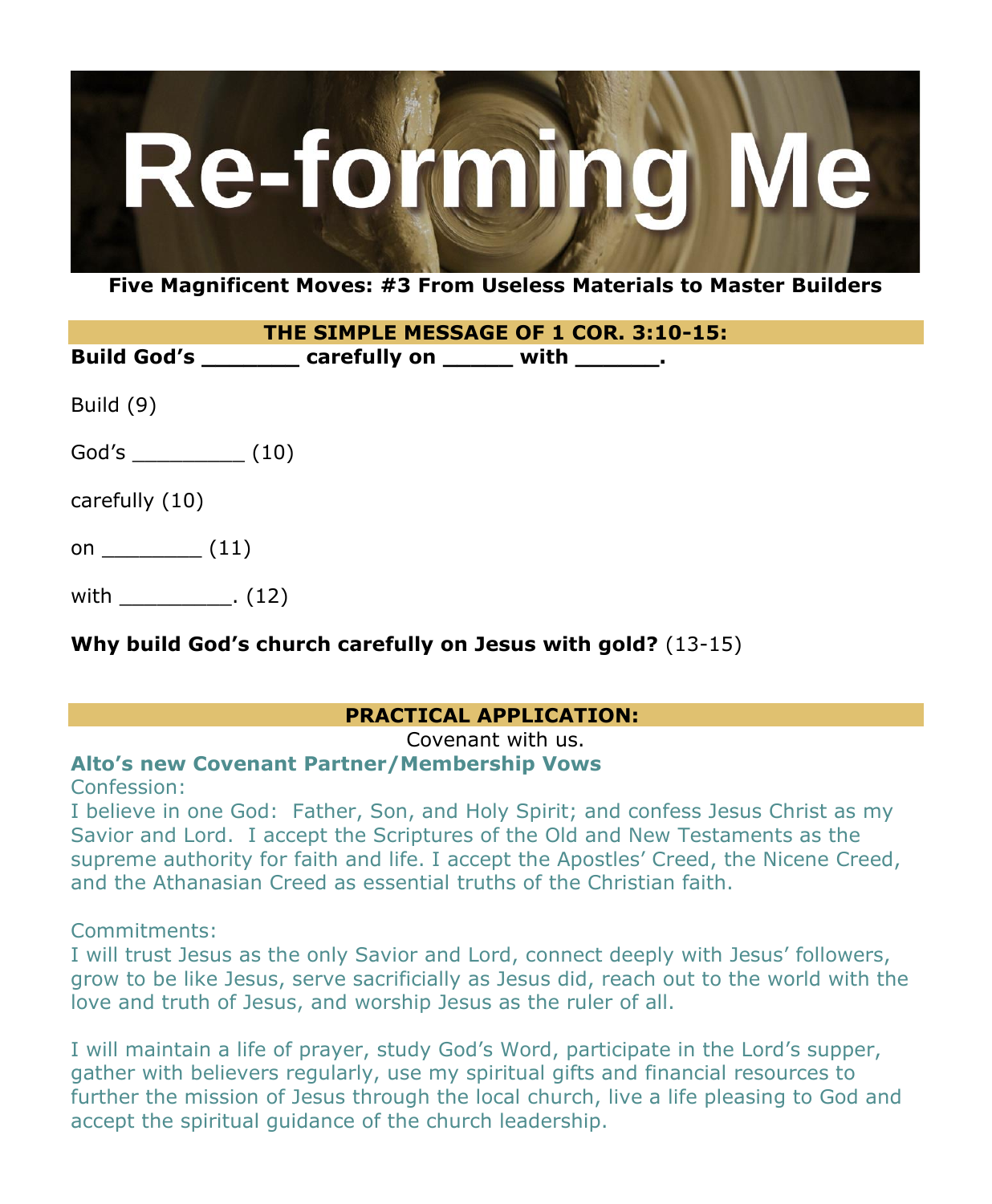I will walk in a spirit of Christian love seeking unity, purity and peace within this congregation.

#### **DISCUSSION QUESTIONS:**

1. When it comes to building something do you tend to be very particular and skilled or are you more likely to cut corners on time and quality?

2. When it comes to building and maintaining the church building, which way do you lean?

3. When it comes to building the church/disciples, which way does our church lean? What about age groups?

4. What most motivates you to build God's church carefully on Jesus with gold?

5. What are your thoughts on the new Covenant Partner Vows?

6. If the church is a building are you useless material, a door, wall, supporting beam, poor builder, master builder, or something else?

# *Upcoming Events*

| <b>Mar 13</b> | 8:30am - Prayer Meeting                                                   |
|---------------|---------------------------------------------------------------------------|
|               | 9:30am - Pastor Kevin, Jr Choir                                           |
|               | 10:45am – Sunday School, Women's Bible Study – "Resisting the Rush"       |
|               | 7:00pm – Crops, Livestock & Industry Prayer Service                       |
| Mar 14        | 6:30pm - Men's Bible Study - "Soul Detox", Women's Bible Study - "Elijah" |
|               | $7:00 \text{pm}$ – High School + 8 <sup>th</sup> Grade Bible Study        |
| <b>Mar 15</b> | 8:00am - Prayer Meeting                                                   |
|               | 9:30am - Women's Bible Study - "In His Image"                             |
| <b>Mar 16</b> | 9:30am - Golden Lifers                                                    |
|               | 6:00pm – Intermediate Praise Team                                         |
|               | 6:20pm - Sonshine Singers, Jr Choir                                       |
|               | 6:30pm - Mixed Choir                                                      |
|               | 6:45pm - Bible Class                                                      |
|               | 7:00pm - High School Praise Team                                          |
|               | 7:30pm - High School Youth Group, Men's Chorus                            |
| Mar 18        | Middle School Stay-in Retreat                                             |
| Mar 19        | Middle School Stay-in Retreat                                             |
| <b>Mar 20</b> | 8:30am - Prayer Meeting                                                   |
|               | 9:30am – Pastor Doug, Mixed Choir, New Member – Shawn Montsma,            |
|               | Baptism - Jace Timothy Montsma,                                           |
|               | 10:45am – Sunday School, Women's Bible Study – "Resisting the Rush"       |
|               | 6:30pm - Middle School Youth Group                                        |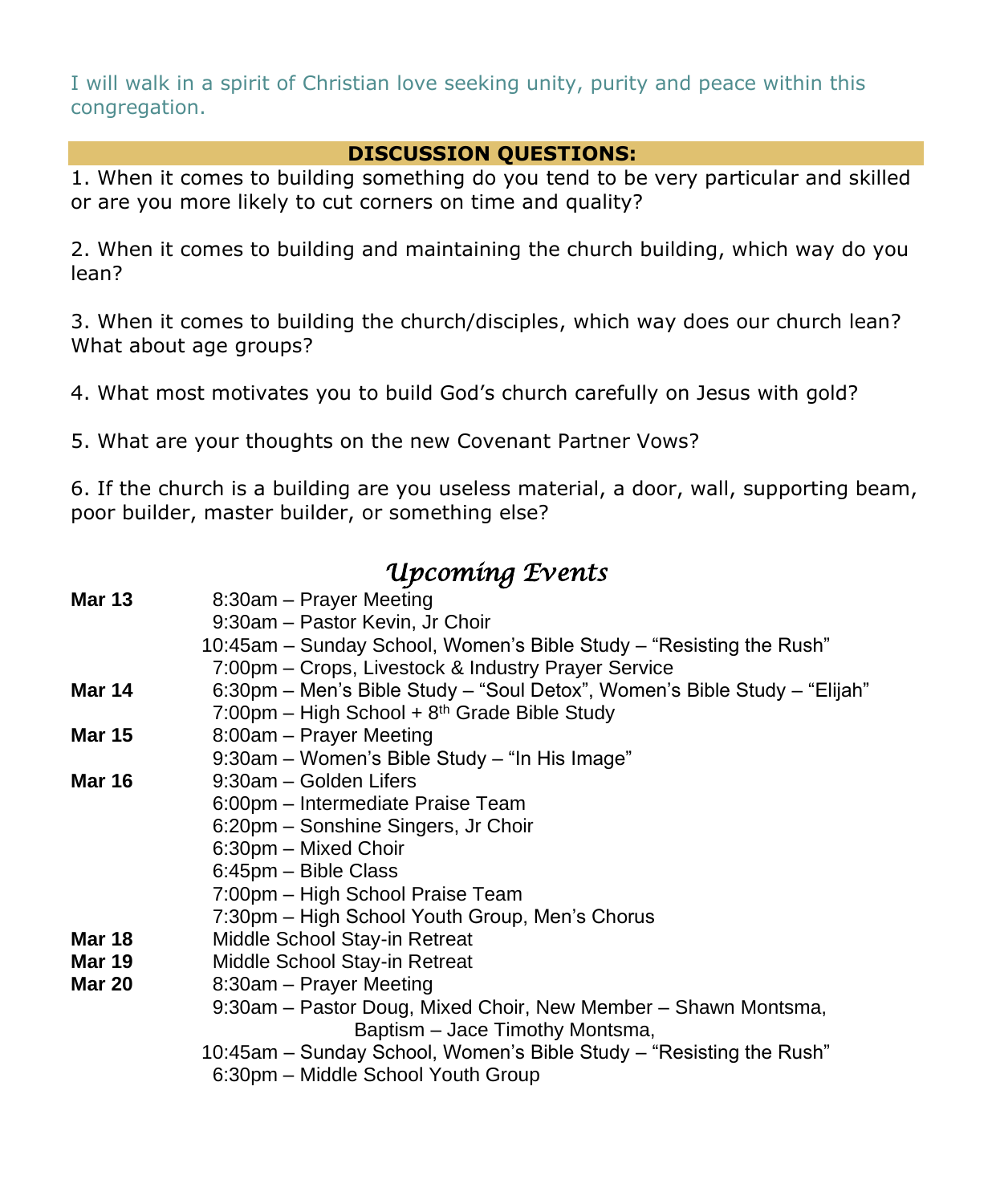## *Youth News*

**Middle School** – Tonight we're leading the Crops and Industry prayer service. Band members should be to church by 6pm and all other middle schoolers by 6:30.

**High School** – Wednesday is "A-Teams"! This is a fun night where you get to spend time with your classmates and your coaches making memories and getting to know each other better! Check with Jessa or your coaches to find out where you'll be meeting at 7:30 on Wednesday.

# *Opportunities to Get Involved*

**Pinewood Derby Family Night –** Join us at the Alto Community Center on Monday, April 11<sup>th</sup> from 5:30-7:30pm for a fun, free night. We'll have a meal at 5:30pm and races will start at 6pm. Not racing a car? We'll have other family friendly activities too. Sign-up and grab a car kit with instructions at the Children & Families Resource Center by March  $20<sup>th</sup>$ . Classes range from 1<sup>st</sup> grade to adult. Needing to borrow a scroll saw to make your car or a scale to weigh it? Let Adrea know.

**All Church Retreat –** Join us for our 1st All Church Retreat at Silver Birch Ranch April 22-24. Check your mailbox or the Information Center for the brochure with all the details! Register online at [https://docs.google.com/forms/d/1HjVwj-14Eyrbq](https://docs.google.com/forms/d/1HjVwj-14Eyrbq-mvrDK62pUY0FxSnD9w15E2xeE_hgk/edit?ts=61d8670e)[mvrDK62pUY0FxSnD9w15E2xeE\\_hgk/edit?ts=61d8670e](https://docs.google.com/forms/d/1HjVwj-14Eyrbq-mvrDK62pUY0FxSnD9w15E2xeE_hgk/edit?ts=61d8670e) by March 31<sup>st</sup> or contact Megan to get help with registration. Any questions, reach out to Pastor Doug, Adrea, or Jessa.

# *Bulletin Board News*

**Offering** may be placed in one of the three white offering boxes located in the lobby. Upcoming benevolent schedule: 3/13 Waupun & Brandon Food Pantries, 3/20 Missionary Salary, 3/27 Gideon International, 4/3 Union.

**Congrats** to Barrie & Ardyce Tenpas as they celebrate their 65th wedding anniversary on March  $15<sup>th</sup>$ .

**Lenten Devotionals** – We invite you to join us in one of the family Lenten devotionals available at the Family and Children Resource Center. The devotionals range in length and age level depending on what works best for you or your family.

**Devotion Donations** – Have any family or personal devotions laying around the house? We are currently taking up a collection to try and build a devotion section in our church library. Most of us buy a devotion, use it once, and then it sits...this way we can pool our resources to share, borrow, and try different materials that meet our interests and needs. Any books you would like to donate can be placed in the tote by the Children & Families Resource Center. Questions, please feel free to reach out to Adrea!